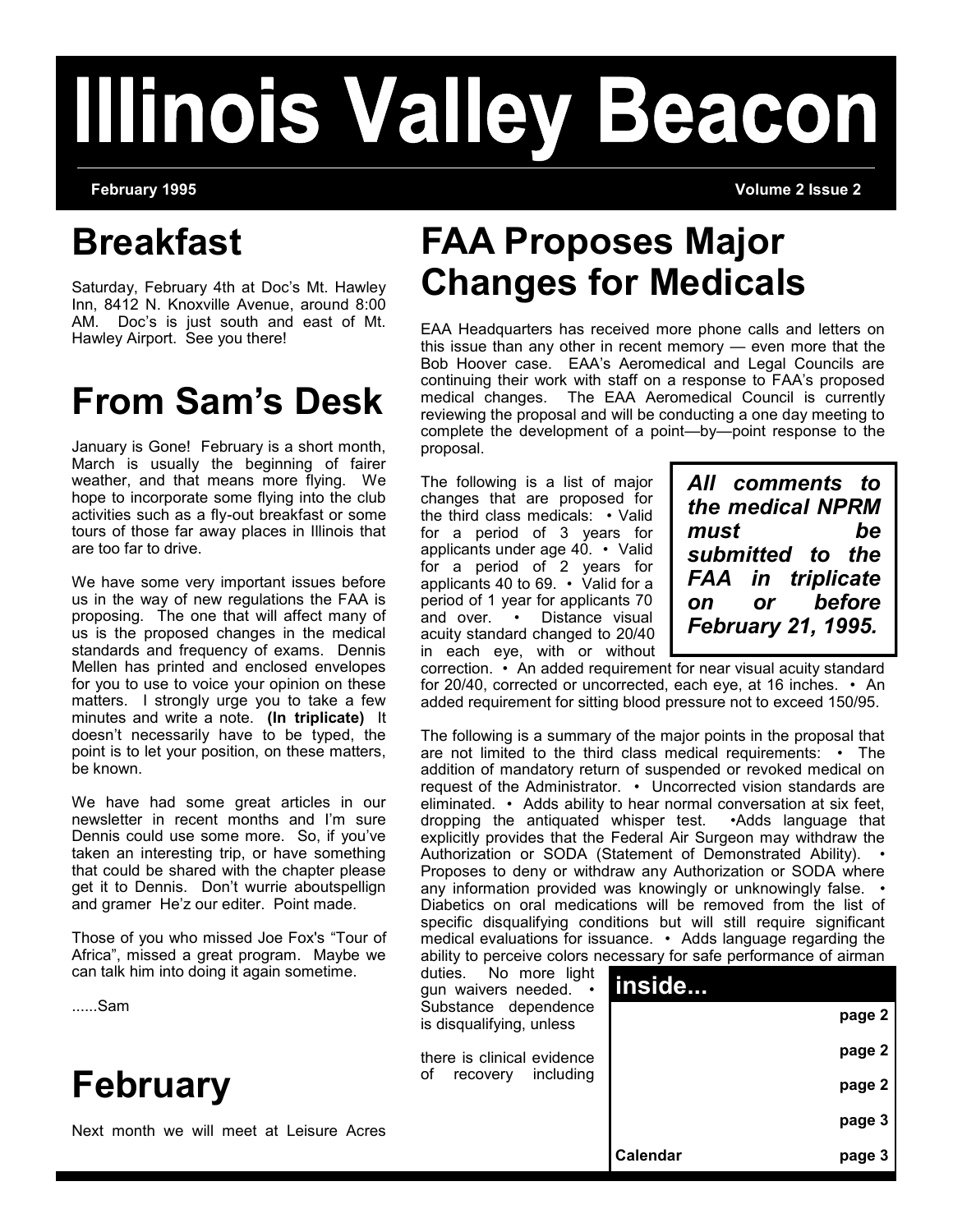#### *(Continued from page 1)* **Medical Changes**

abstinence for not less that two years in the case of alcohol and five years for any other substance. • "Cardiac valve replacement," "permanent cardiac pacemaker implantation" and "heart replacement" are added as specifically disqualifying conditions. • "A single seizure" and "a transient loss of control of nervous system function(s) without satisfactory medical explanation for the cause" are added as specifically disqualifying conditions. • The use of anticoagulant medication is made specifically disqualifying. • Proposes to add routine resting electrocardiograms (EKGs) for second class medicals at age 35, 40 and every two years thereafter. • Proposes to add cholesterol standards for first class medicals.

These proposals give the FAA greatly increased discretionary powers. The FAA will have tremendous and unchallengeable latitude in the individual certification of airmen. At the same time there is no evidence that these changes will in any way increase our present limited ability to predict the possibility of sudden pilot incapacitation. These proposals will add unjustified and unneeded regulations that will only add cost without any real increase to safety.

Oshkosh asks that you keep up your letter writing to the FAA on these issues and send a copy of your response to your Congressman and Senators.

**All comments to the medical NPRM must be submitted in triplicate to the FAA on or before February 21, 1995.** Please use the pre-addressed envelope and send your comments to: Federal Aviation Administration, Office of the Chief Counsel, Attention: Rules Docket (AGC—10), Docket No. 27940, 800 Independence Ave., SW, Washington, DC 20591.



Club House on Wednesday, February 8th at 7:30 p.m. Our guest speaker will be Terry Kelley of Galesburg. Terry will discuss the efforts involved in salvaging a twin beech out of the ice in Greenland. This should be a very interesting evening!

# **Last Month**

We met at Leisure Acres Club House on Wednesday, January 11th. Fellow chapter member Joe Fox was our guest speaker. His presentation was entitled "An Iowa Farm Boy Goes to Africa!"

In 1963 Joe worked for Cessna Aircraft Company as a regional sales manger in Europe and Africa. He had some tall tales to tell about the dark continent! Unfortunately many of us missed this great program, since that evening was most definitely IFR (foggy). In fact if you were following the railroad, you couldn't even see the locomotive! Maybe we can talk Joe into doing it again sometime.

# **Aviation Safety Seminar**

There will be an Aviation Safety—Education Seminar for pilots, flight instructors and interested persons on Thursday, February 23, 1995 at 7:00 p.m. at the JET Air, INC. maintenance hangar at the Galesburg Municipal Airport.

Topics to be covered include: "Pilot Proficiency", "Causal Factors of Accidents", "Stall/Spin Awareness", "Current Air Traffic Control Procedures in Controlled Airspace", and the "Anatomy of a Checkride".

The event is cosponsored by the FAA, JET AIR, INC. and the Illinois Division of Aeronautics. For further information contact: Jan Currie, 309/342-3134 or John Blohm, FAA, SPI-FSDO, 217/492-4238.

### **Sun 'n Fun '95" Charter**

Joannie Genne of Dynamic Travel in St. Louis has put together a charter flight for EAA members with a very special fare on TWA.

The charter is scheduled from St. Louis direct into Lakeland, Florida on April 9th, opening day of "Sun 'n Fun '95." The return flight will be April 15th from Tampa back into St. Louis.

There will also be special fares available from other cities into St. Louis to connect to the charter. Arrangements *(Continued on page 3)*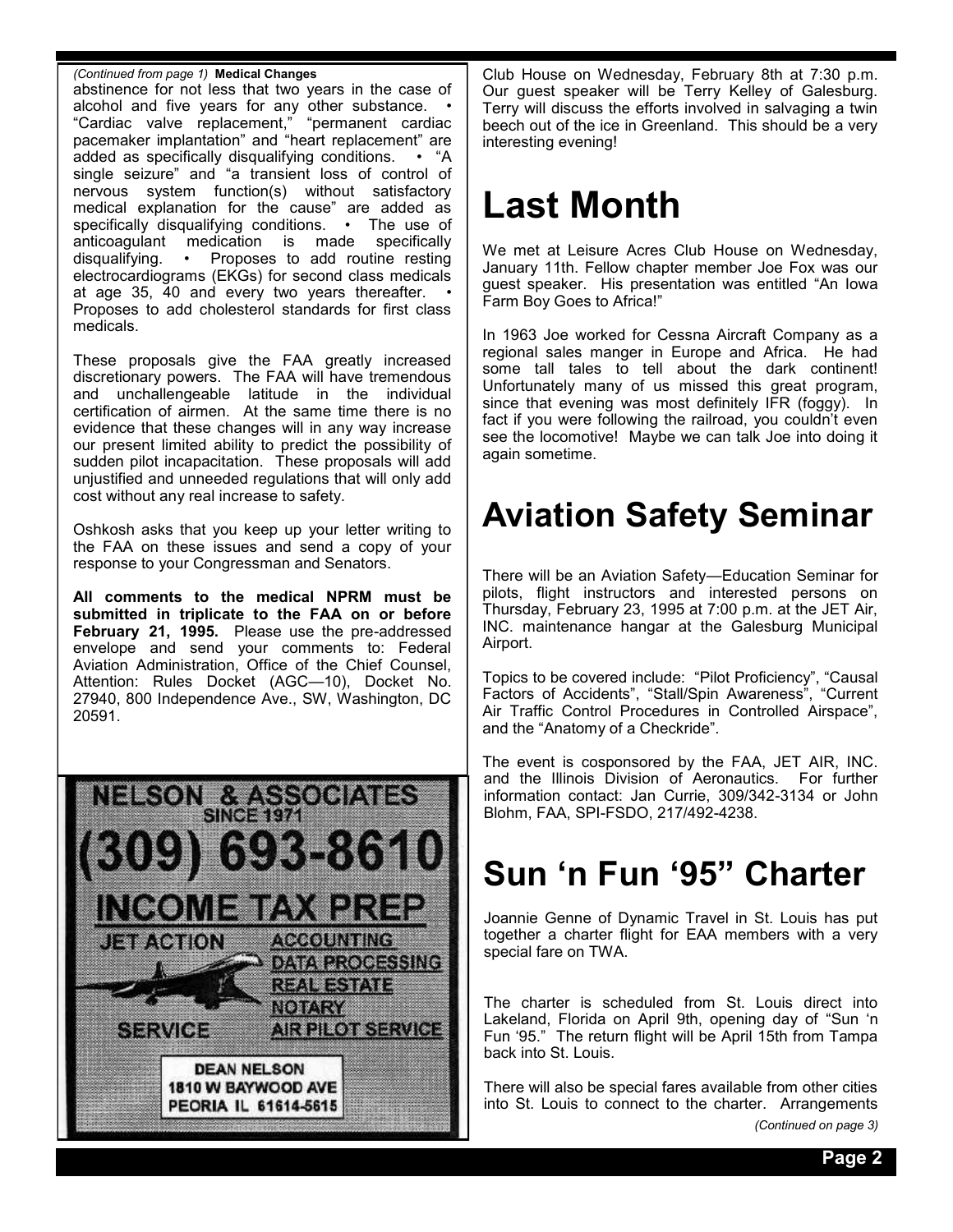

for car rentals and hotel accommodations can also be made. *(Continued from page 2)* **"Sun 'n Fun '95" Charter**

For further information about the charter please contact Joannie Genne at Dynamic Travel, 1-800/237-4083.

### **Midwest Constructors Conference**

The Third Annual Midwest Constructors Conference and Open House will be held Saturday, March 4th at the American Champion Aircraft Factory, in Rochester, Wisconsin, from 9:00 a.m. until 3:00 p.m.

This open house is sponsored by the American Champion Aircraft Corporation, Superflite and the EAA Chapter 60.

At press time several aircraft and accessory manufacturers had expressed interest in displaying at the Conference. Among them are T.E.AM. Aircraft, Quad City Ultralights, Loehle Aviation, Ritz Propellers and Innovation Engineering. Factory representatives from Concorde Batteries and Champion Spark Plug Company will give entertaining talks on their products.

Gas welding with the Henrob torch will also be demonstrated as well as demonstrations of Strobe Lighting, and the remarkable Croix HVLP Paint System.

Attendance is free, but *please* R.S.V.P. by February 25th. R.S.V.P. by phone to Superflite at 1-800/323- 0611 or by fax to 1-708/364-0358.

# **Future Fuels**

Cessna Aircraft has announced their intention to certify the new piston aircraft they produce on a new **Grade 82 unleaded aviation gasoline.**

The new Grade 82 fuel specification is based on the autogas specification. In simplified terms, it allows the use of the massive auto gas pool after completing some additional tests to ensure compliance with the 82 UL specification requirements.

The new specification will allow the use of the additives such as MTBE and ETBE but limits alcohols to a very low concentration.

Also a new development for the Grade 82 UL specification is that it will allow for field certification of the fuel. In theory this could allow a company to take on autofuel at a distribution center, test it for compliance to the Grade 82 UL specification and sell it as Grade 82 IL aviation gasoline.

The specification for this new Grade 82 UL has been submitted to ASTM for approval and if all goes well the specification will be accepted. The downfall of the new specification is that current 80 octane engines will require an amended or supplemental type certification to use this fuel. EAA will continue to work on these and many other fuel research projects to ensure an economical fuel for sport aviation.

The EAA Flight Advisor program is up and running and flight advising has begun. There are currently well over 200 EAA Flight Advisors in 44 states and seven countries and more advisors are being added every day. There have been several successful first flights and no reported accidents. The computer data base of EAA Flight Advisors is up and running at EAA Headquarters and we can now quickly and easily connect you up with a Flight Advisor. In many cases we can pair a pilot with a Flight Advisor that has experience in your exact make and model of aircraft.

There will be an opportunity for everyone to experience



how a Flight Advisor can assist you at this year's EAA Oshkosh

Fly-In Convention. A forum will be held every day of the Convention so that you can learn more about the program, Flight Advisors' experiences, and ask questions of some leading EAA Flight Advisors.

### **Loehle P-40 replica**

I would like to take a moment and personally update you

*<sup>(</sup>Continued on page 4)*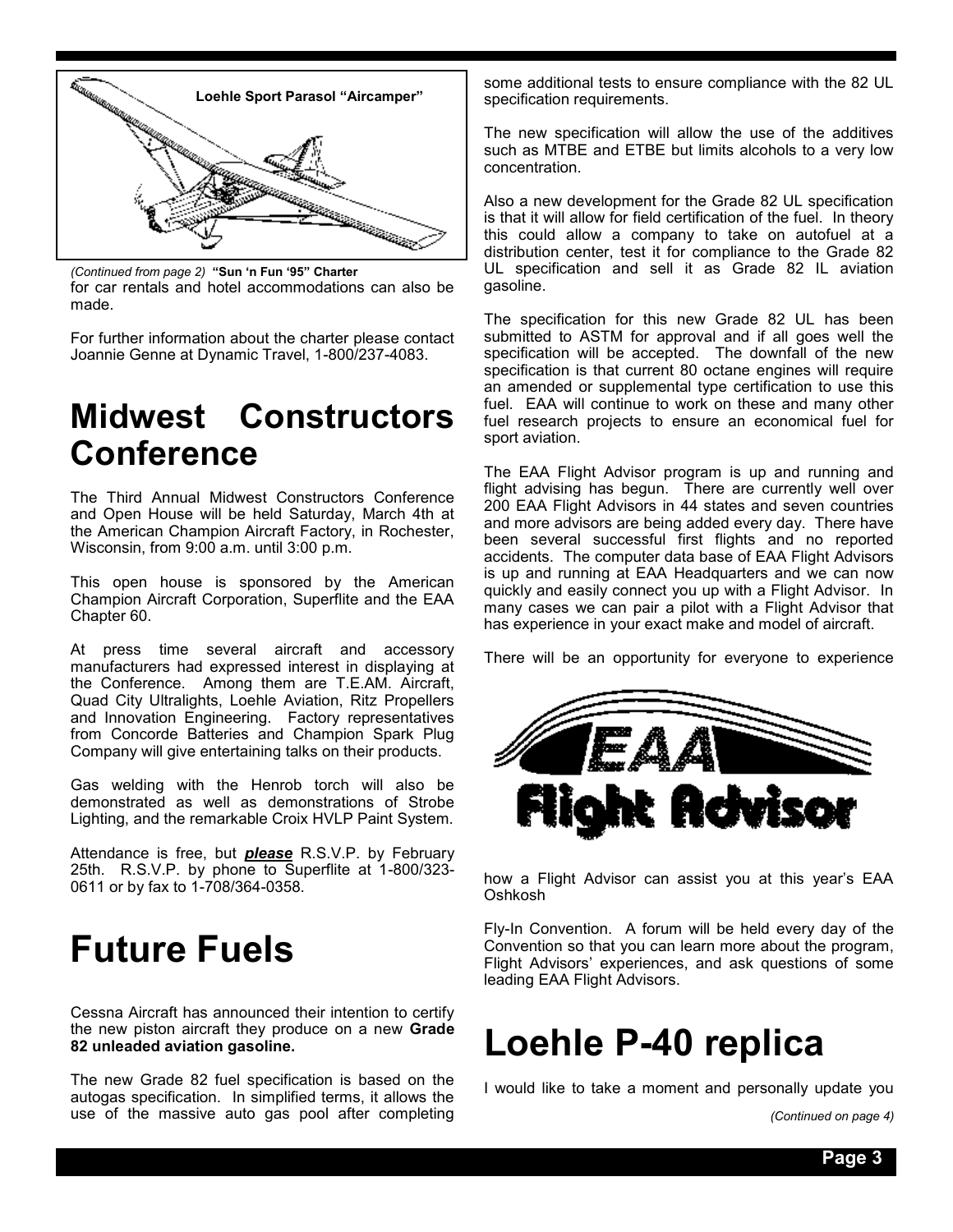

folks on Loehle Aircraft Corporation's newest addition to the world of replica aircraft. *(Continued from page 3)* **EAA Flight Advisor**

For several years, my company has been developing a P -40 Flying Tiger replica in kit form for the amateur builder. The P-40 is now up and flying perfectly! The required FAA flight restrictions have been completed and I am proud to say that the P-40 flies identical to our famous "5151" Mustang. The aircraft is easy to fly, cruises 75-90, and lands around 35. Cub or Champ pilots feel right at home!

The kitting of the P-40 is complete and the first 10 builders are well underway.

If you have ever thought about being a "Warbird Driver" yourself, but limited in funds, this just might be your answer.

If any member or group of members would like to see the P-40 or our factory up-close, just call and let us know...1-615/857-3419. We would be happy to set up a visit and show you around. Thank you for your time and fly safe!

.....Mike Loehle

### **Calendar**

#### **FEBRUARY 11th — ROCKFORD, ILLINOIS**

EAA Chapter 22 Annual Frank Murray Award Banquet. Featuring former members of the WASPS. Contact: 815/229-6500.

**FEBRUARY 18th — MINNEAPOLIS, MINNESOTA**

1995 Minnesota Sport Aviation Conference. Contact: 612/296-8202.

#### **FEBRUARY 18th and 19th — NASHVILLE, TN.**

Alexander Aeroplane's Builder's Workshop. Contact: 1- 800/831-2949.

#### **FEBRUARY 23rd — GALESBURG, ILLINOIS**

Aviation Safety—Education Seminar for pilots and flight instructors at  $7:00$  p.m. at the JET Air, INC. maintenance hangar at the Galesburg Municipal Airport.

Topics include: "Pilot Proficiency", "Causal Factors of Accidents", "Stall/Spin Awareness", "Current Air Traffic Control Procedures in Controlled Airspace", and the "Anatomy of a Checkride".

Cosponsored by the FAA, JET AIR, INC. and the Illinois Division of Aeronautics. Contact: Jan Currie, 309/342- 3134 or John Blohm, FAA, SPI-FSDO, 217/492-4238.

#### **MARCH 1st and 2nd — ROMEOVILLE, ILLINOIS**

Illinois General Aviation Exhibit/Maintenance Seminar, 21st annual event at Harold E. White Aviation Center on the Lewis University main campus, Route 53. attendance. Co-sponsored by the Illinois Department of Transportation, Division of Aeronautics; U.S. Department of Transportation - Federal Aviation Administration; Lewis University; and the Professional Aircraft Maintenance Association. Contact: 312, 708 or 815/838-0500, ext. 434.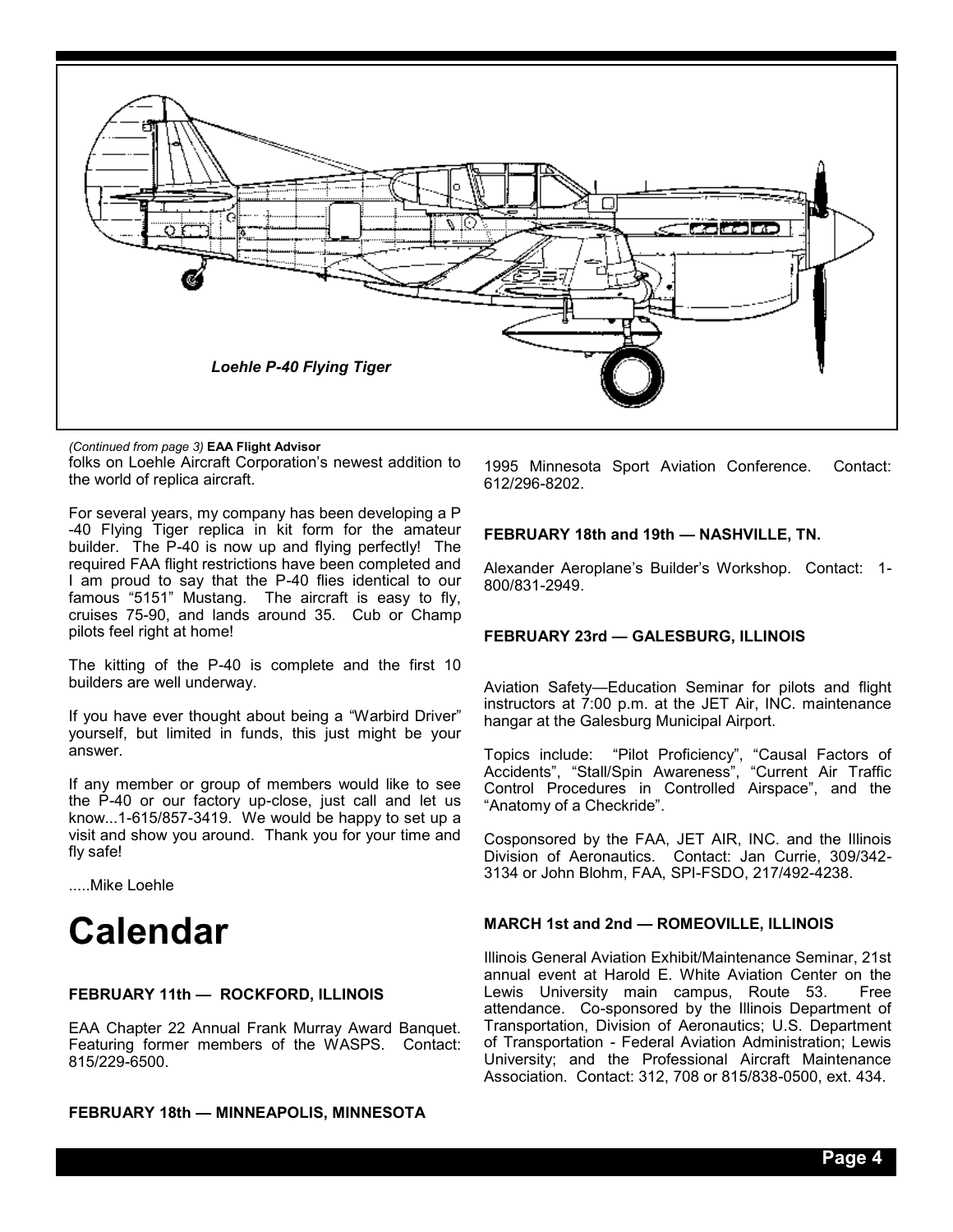#### **MARCH 4th — CAHOKIA, ILLINOIS** *(Continued from page 4)*

14th annual Illinois Ultralight Safety Seminar at Parks College. Co-sponsored by the Illinois Department of Transportation Division of Aeronautics and the Illinois Ultralight Advisory Council.

#### **MARCH 4th — ROCHESTER, WISCONSIN**

Third Annual Midwest Constructors Conference and Open House at the American Champion Aircraft Factory, from 9:00 a.m. until 3:00 p.m. Sponsored by the American Champion Aircraft Corporation, Superflite and the EAA Chapter 60. Attendance is free, but *please* R.S.V.P. by February 25th. R.S.V.P. by phone to Superflite at 1-800/323-0611 or by fax to 1-708/364- 0358.

#### **MARCH 18th — STEVENS POINT, WISCONSIN**

2nd annual Wisconsin Ultralight Safety Seminar at Holiday Inn Holidome. Co-sponsored by the Wisconsin Bureau of Aeronautics and the Wisconsin Ultralight Council.

#### **MARCH 20th — DAYTON, OHIO**

EAA Day at the U.S. Air Force Museum. Contact: Mark S. Waxman at 216/382-0781.

#### **APRIL 9th thru 15th — LAKELAND, FLORIDA**

Sun'n Fun '95 at Lakeland Linder Regional Airport. Contact: 813/644-2431.

#### **APRIL 22nd and 23rd — SPRINGFIELD, ILLINOIS**

Second Annual Charlie Wells Memorial Fly-In/Drive-In. Contact: 217/483-3201.

#### **MAY 7th — McNABB, ILLINOIS**

FLY-IN/DRIVE-IN Breakfast, Sponsored by EAA Chapter 948, the first Sunday of the month, from 7- 11 A.M. at Hartenbauer's Airport on McNabb Road, rain or shine. Contact: 815/882-2371.

#### **MAY 20th — DAYTON, OHIO**

EAA Chapter 325, EAA Day at the U.S. Air Force Museum. Contact: 216/382-0781.

#### **JUNE 3rd — PEORIA, ILLINOIS**

Annual EAA Chapter 563 Parade of Projects visits, after our monthly Saturday breakfast.

#### **JUNE 4th — McNABB, ILLINOIS**

FLY-IN/DRIVE-IN Breakfast, Sponsored by EAA Chapter 948, the first Sunday of the month, from 7-11 A.M. at Hartenbauer's Airport on McNabb Road, rain or shine. Contact: 815/882-2371.

#### **JUNE 4th — DEKALB, ILLINOIS**

EAA Chapter 241 Fly-In breakfast at DeKalb-Taylor Municipal Airport. Contact: 815/286-7818.

#### **JUNE 24th and 25th — GREELEY, COLORADO**

17TH Annual EAA Rocky Mountain Regional Fly-In/ Airshow. Contact: 303/798-6086.

#### **JULY 2nd — McNABB, ILLINOIS**

FLY-IN/DRIVE-IN Breakfast, Sponsored by EAA Chapter 948, the first Sunday of the month, from 7-11 A.M. at Hartenbauer's Airport on McNabb Road, rain or shine. Contact: 815/882-2371.

#### **JULY 5th thru 9th — ARLINGTON, WASHINGTON**

26TH Annual Northwest EAA Fly-In/Sport Aviation Convention. Contact: 206/435-5857.

#### **JULY 27th thru AUGUST 2nd — OSHKOSH, WI.**

43rd Annual EAA Fly-In and Sport Aviation Convention. Wittman Regional Airport. Contact: John Burton, EAA, P.O. Box 3086, Oshkosh, WI 54903-3086, 414/426-4800.

#### **AUGUST 6th — McNABB, ILLINOIS**

FLY-IN/DRIVE-IN Breakfast, Sponsored by EAA Chapter 948, the first Sunday of the month, from 7-11 A.M. at Hartenbauer's Airport on McNabb Road, rain or shine. Contact: 815/882-2371.

#### **AUGUST 19th — PEORIA, ILLINOIS**

Annual EAA Chapter 563 picnic.

#### **SEPT 3rd — McNABB, ILLINOIS**

FLY-IN/DRIVE-IN Breakfast, Sponsored by EAA Chapter